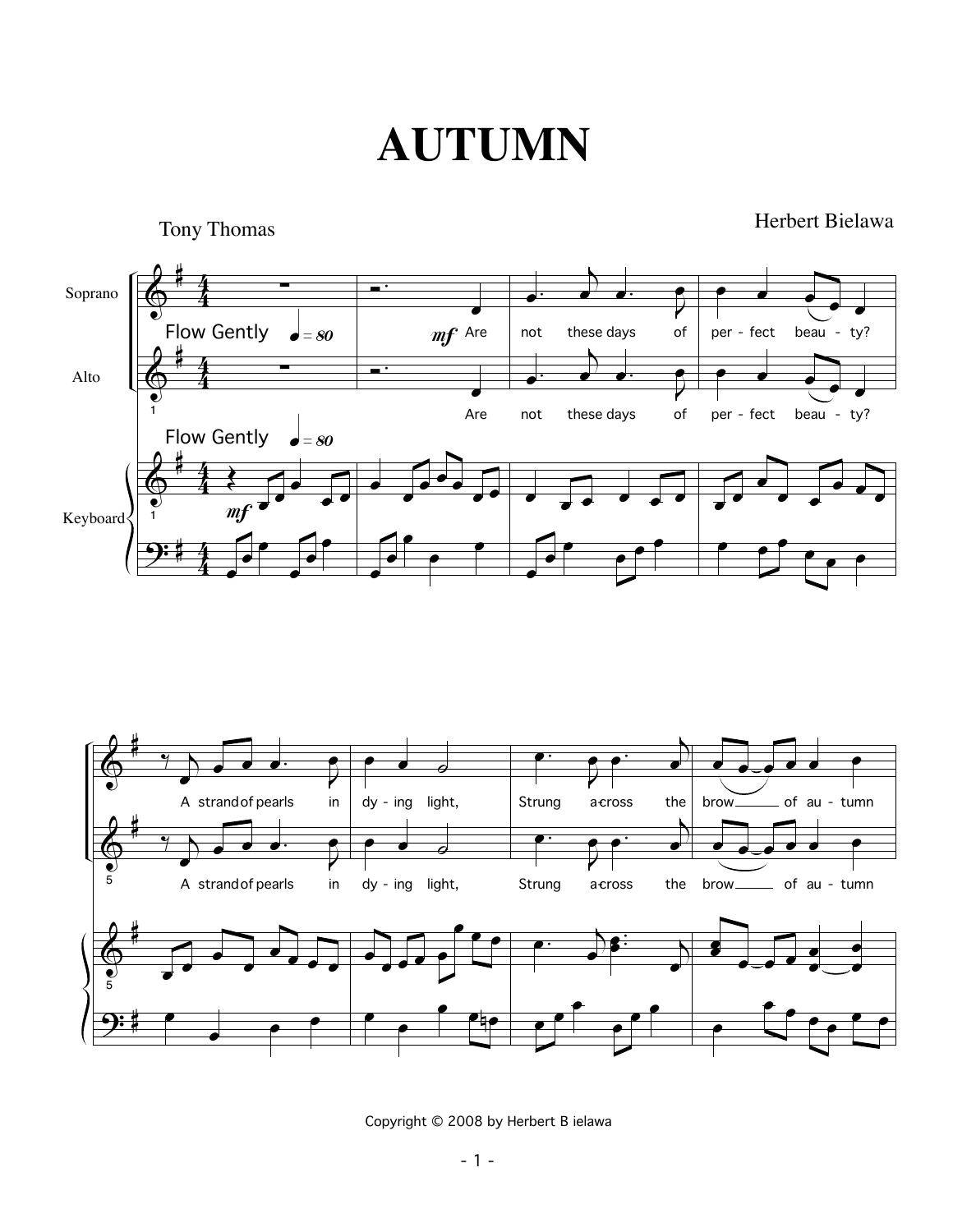









œ œ

<u>9:</u>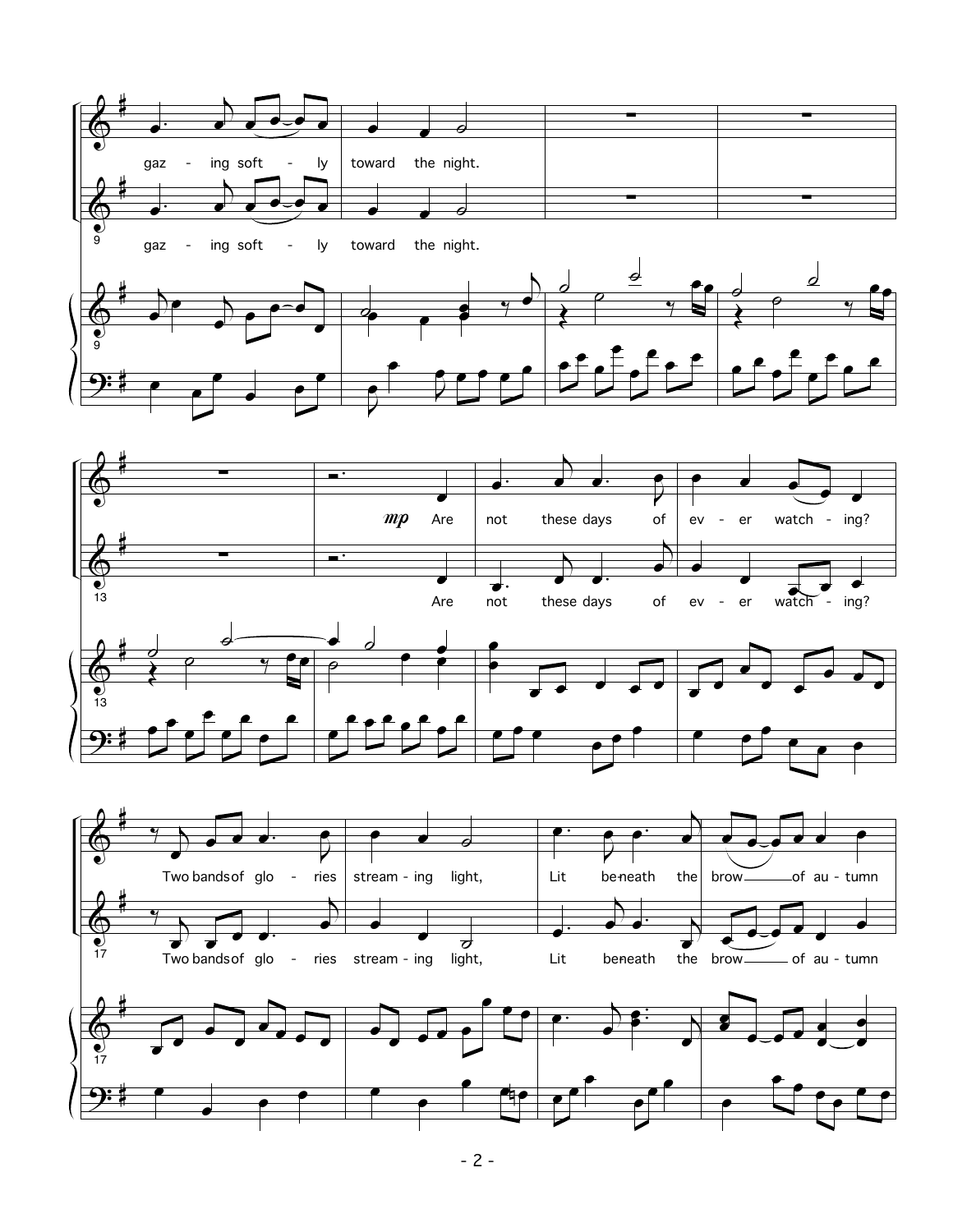





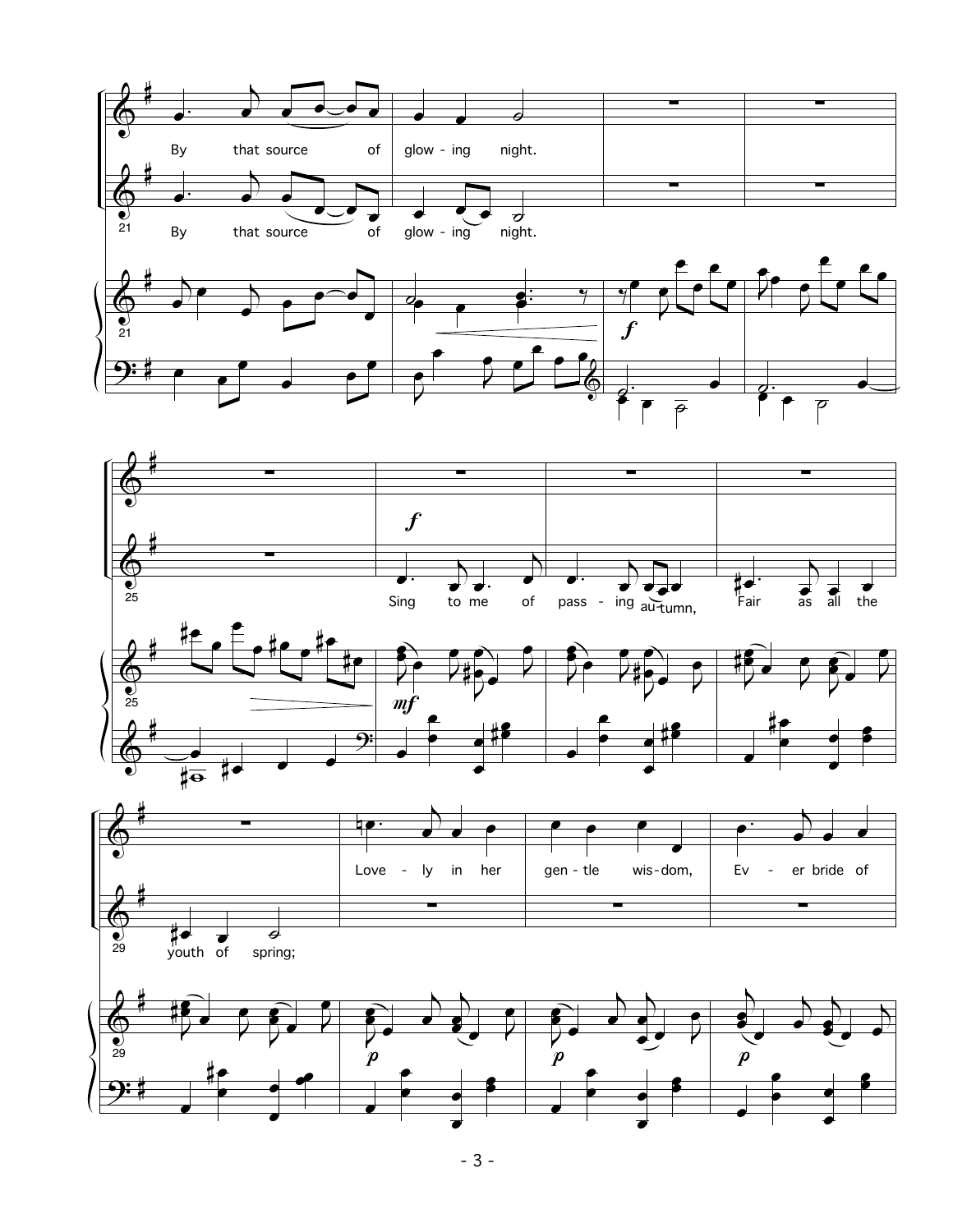



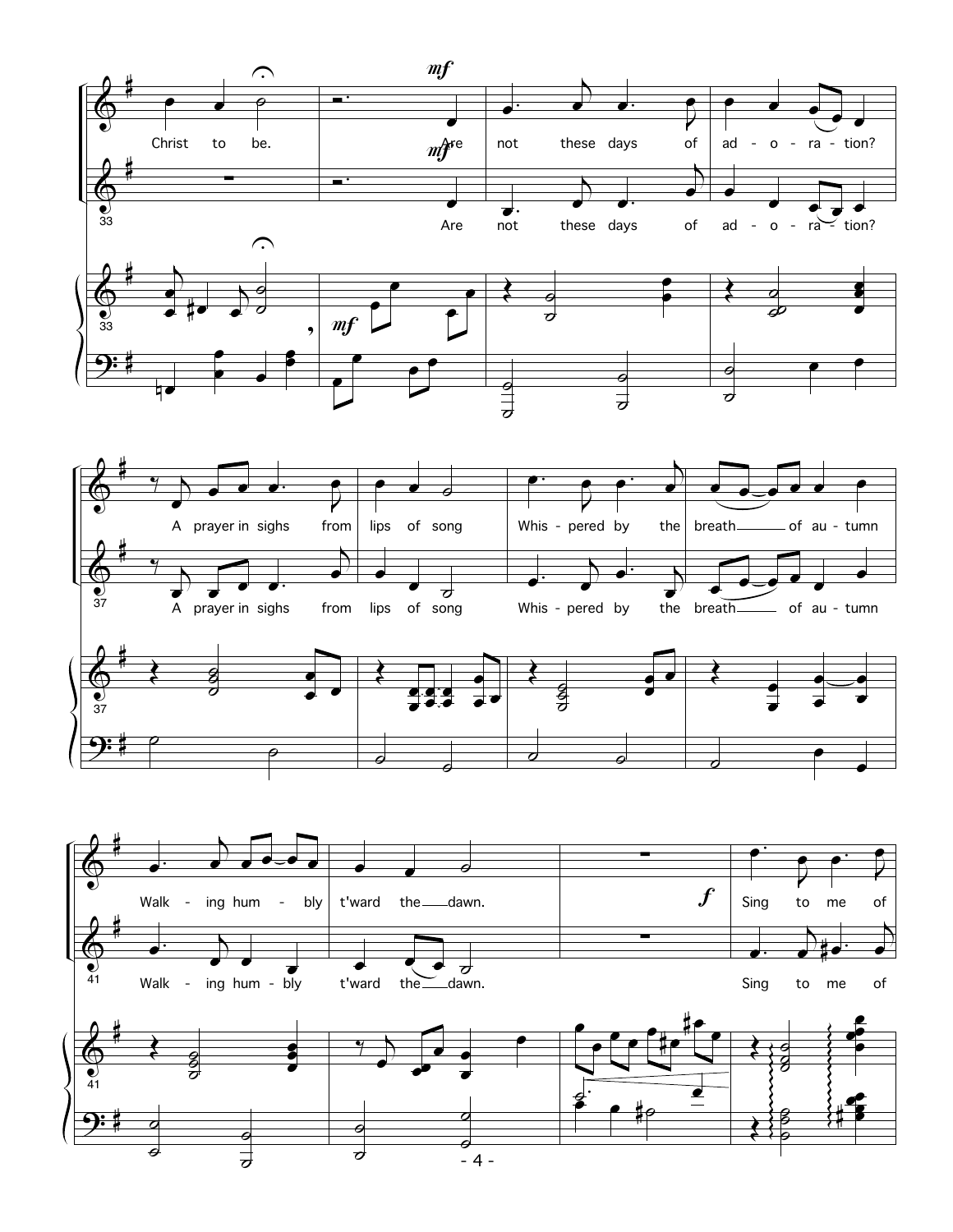





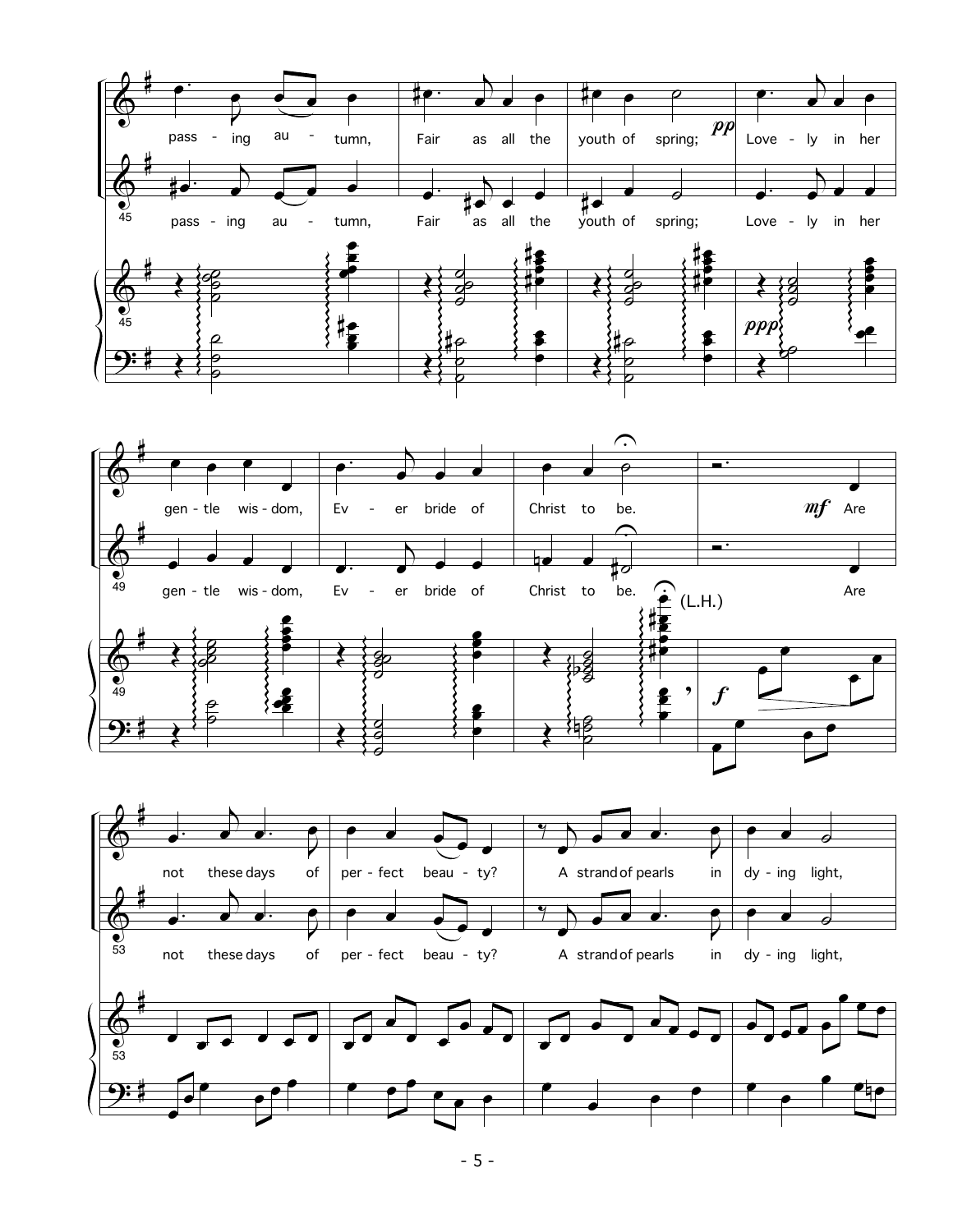

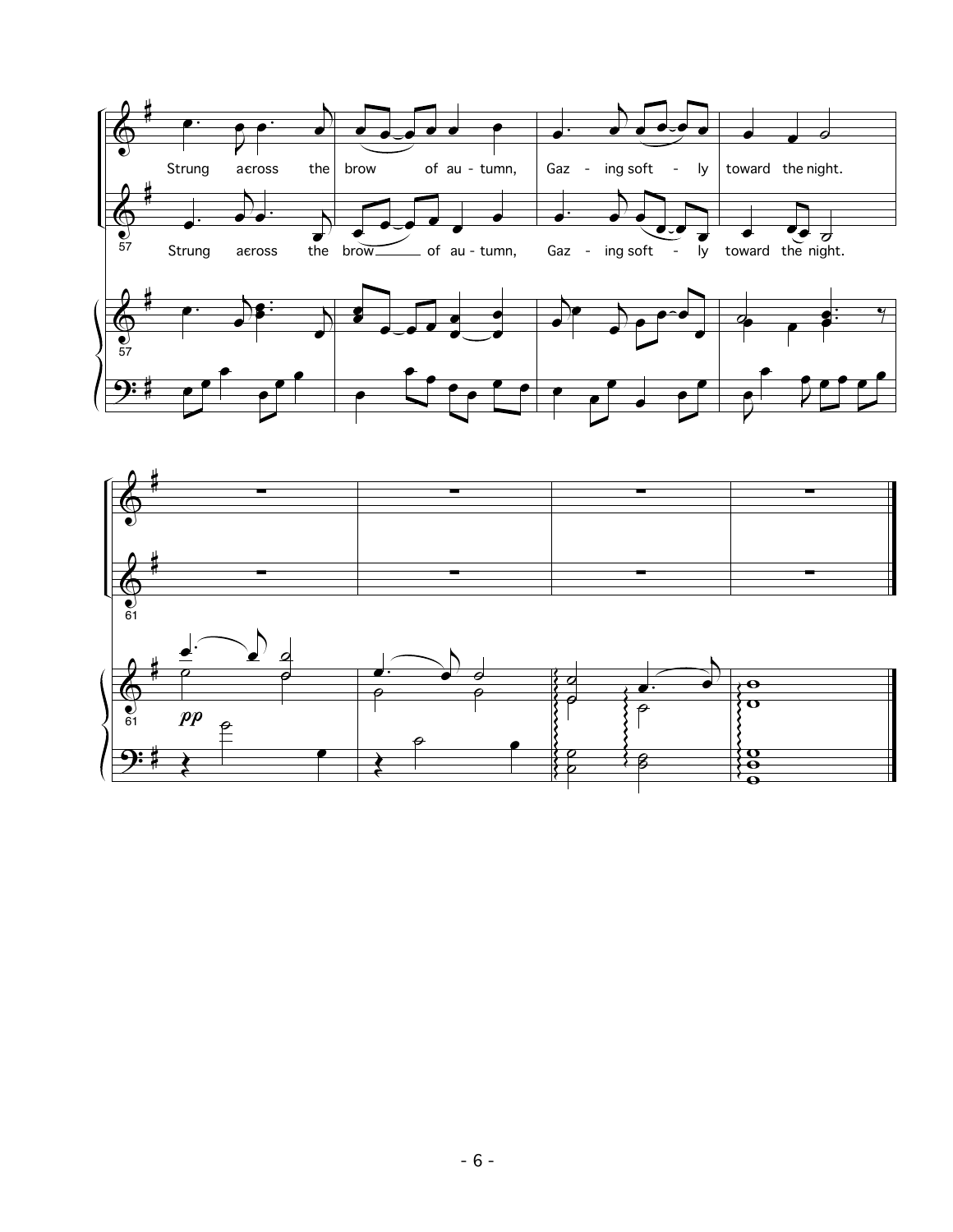

 $-1 -$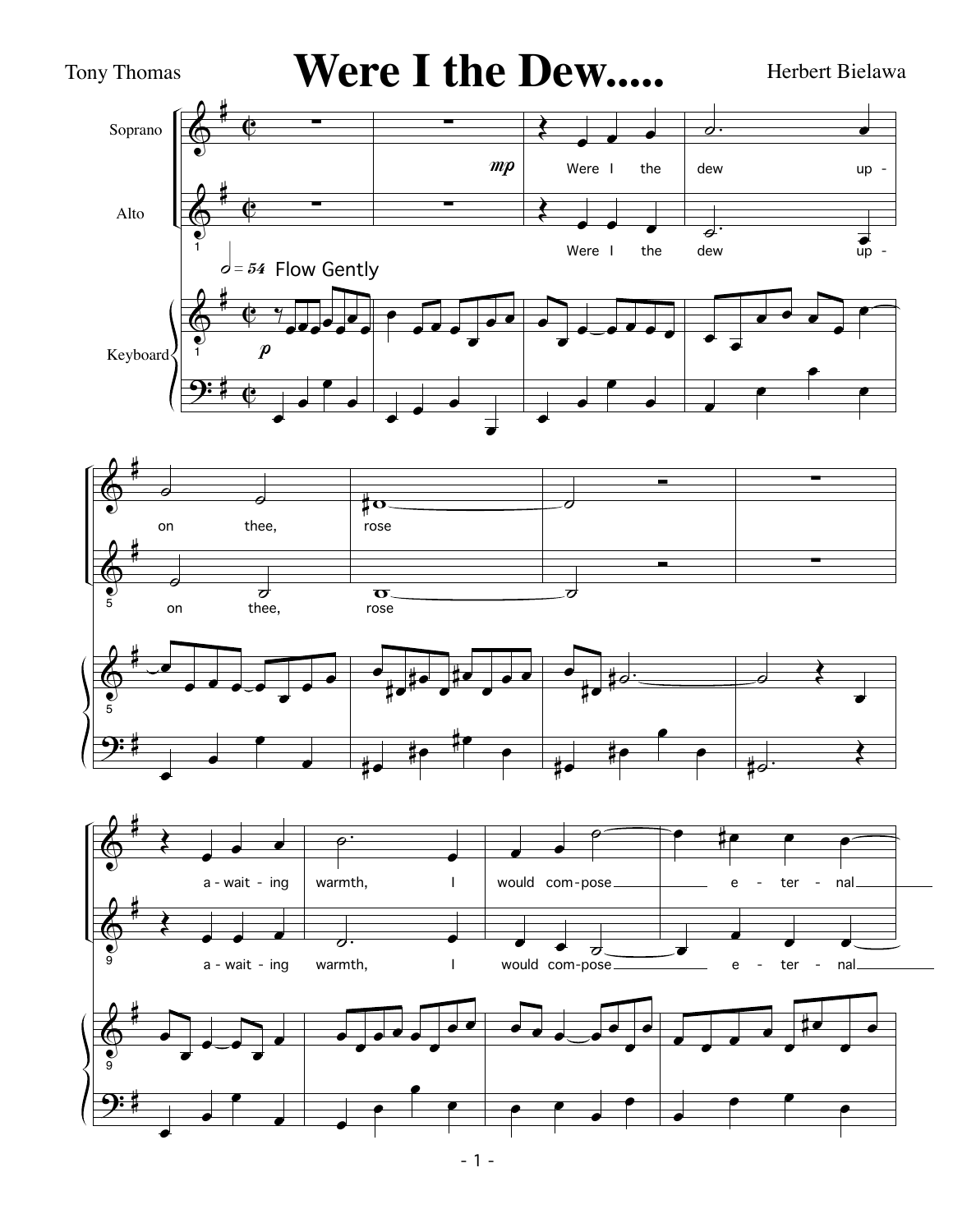Were I the Dew...



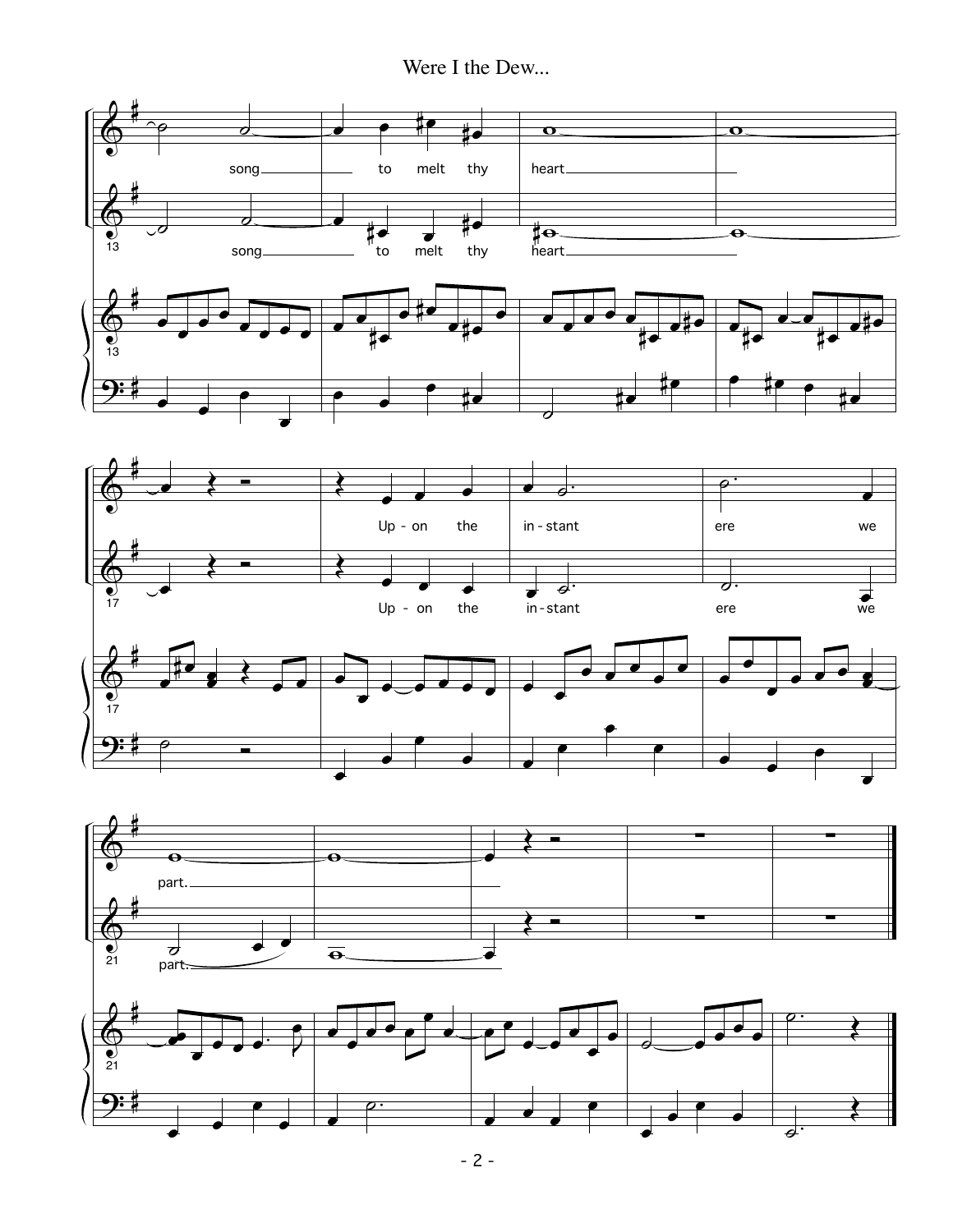# **The Garden**

Tony Thomas **Herbert Bielawa** 



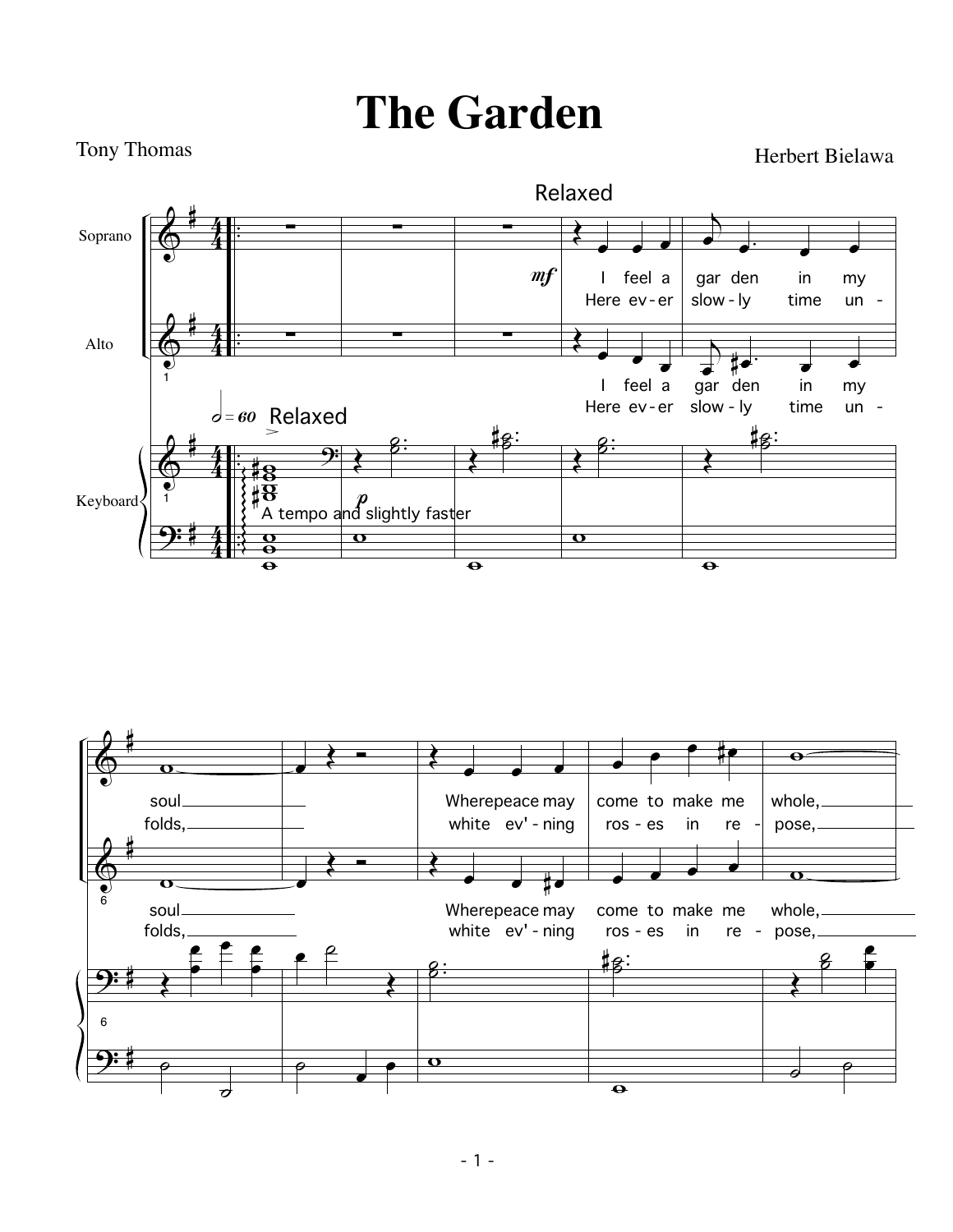The Garden



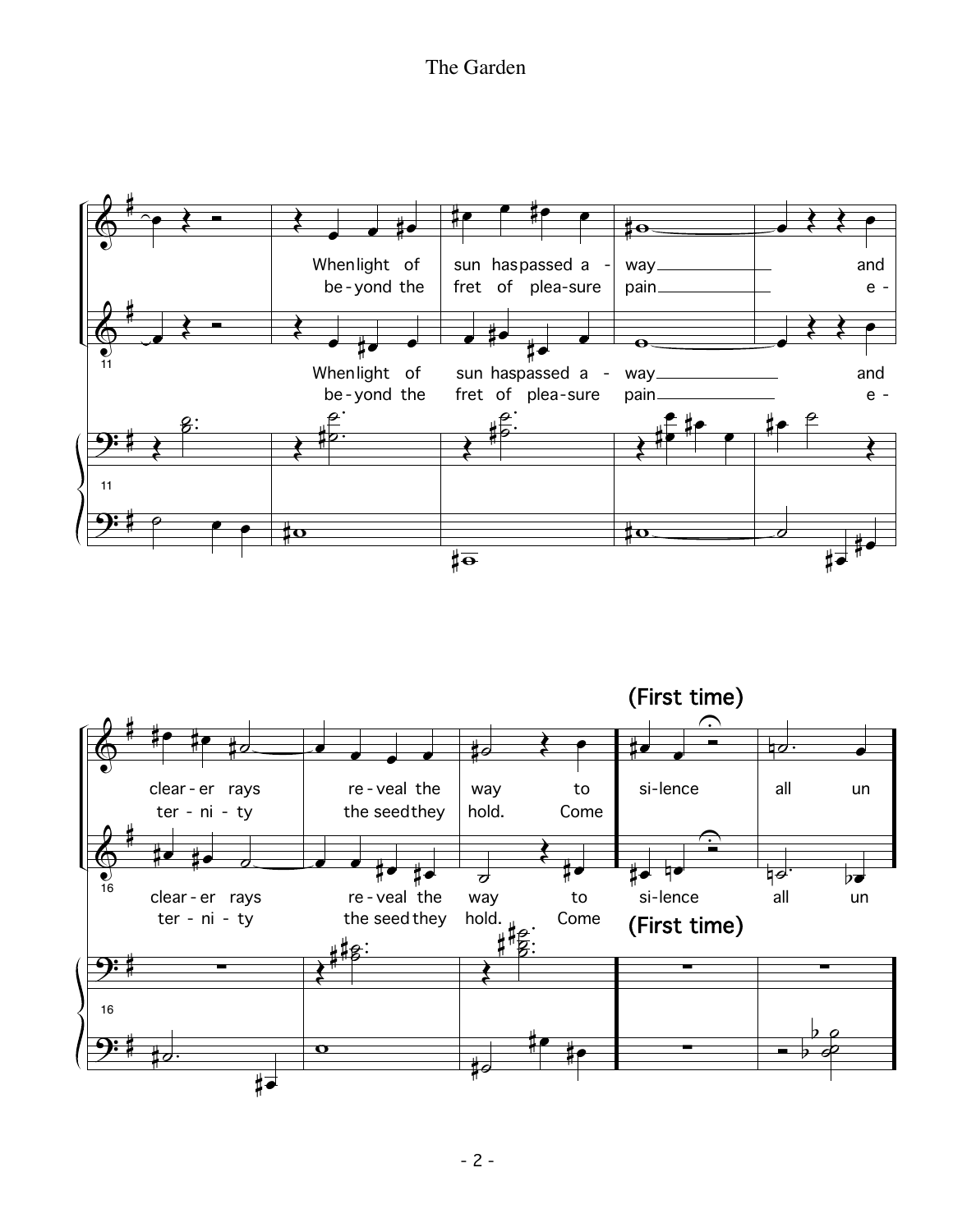

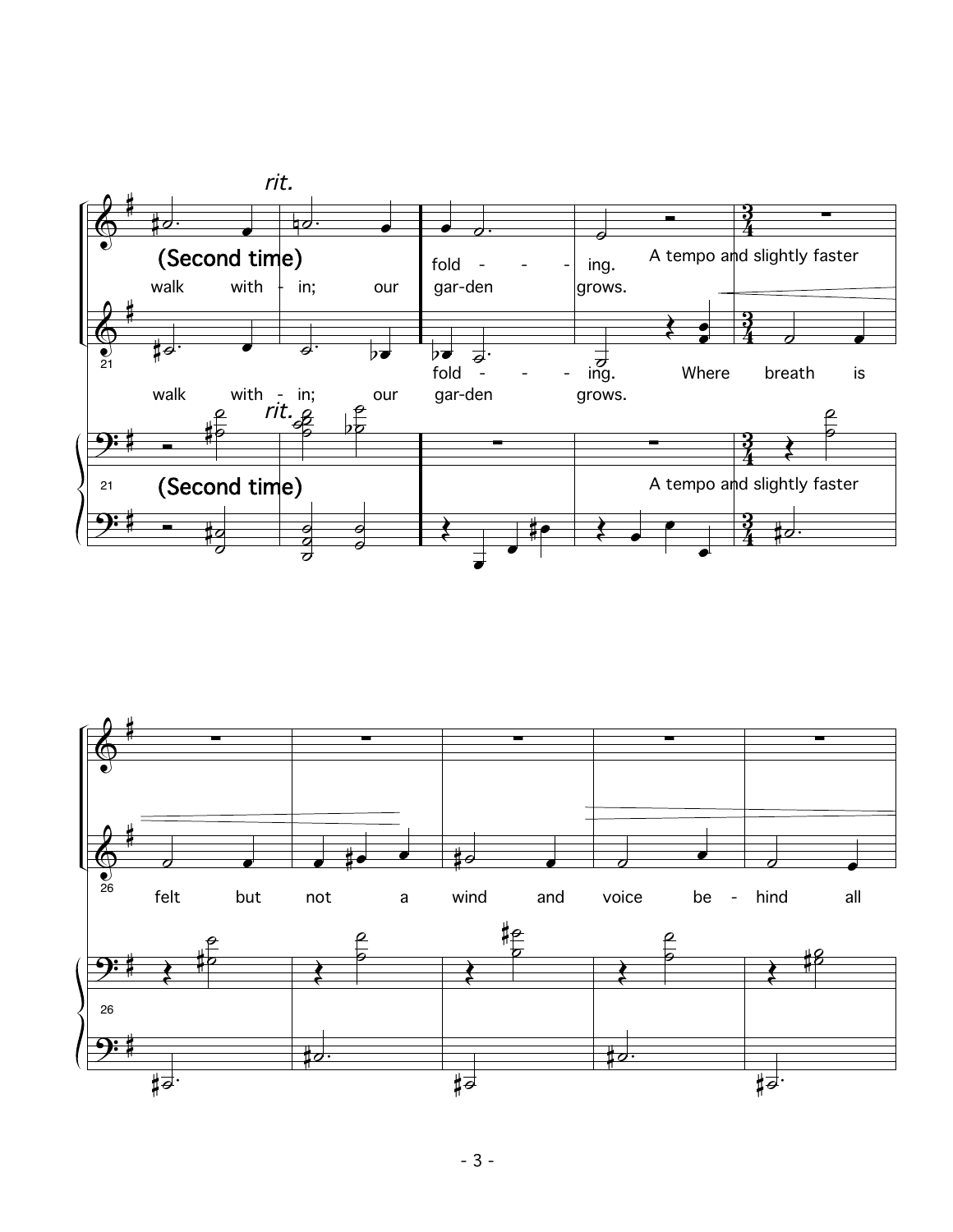

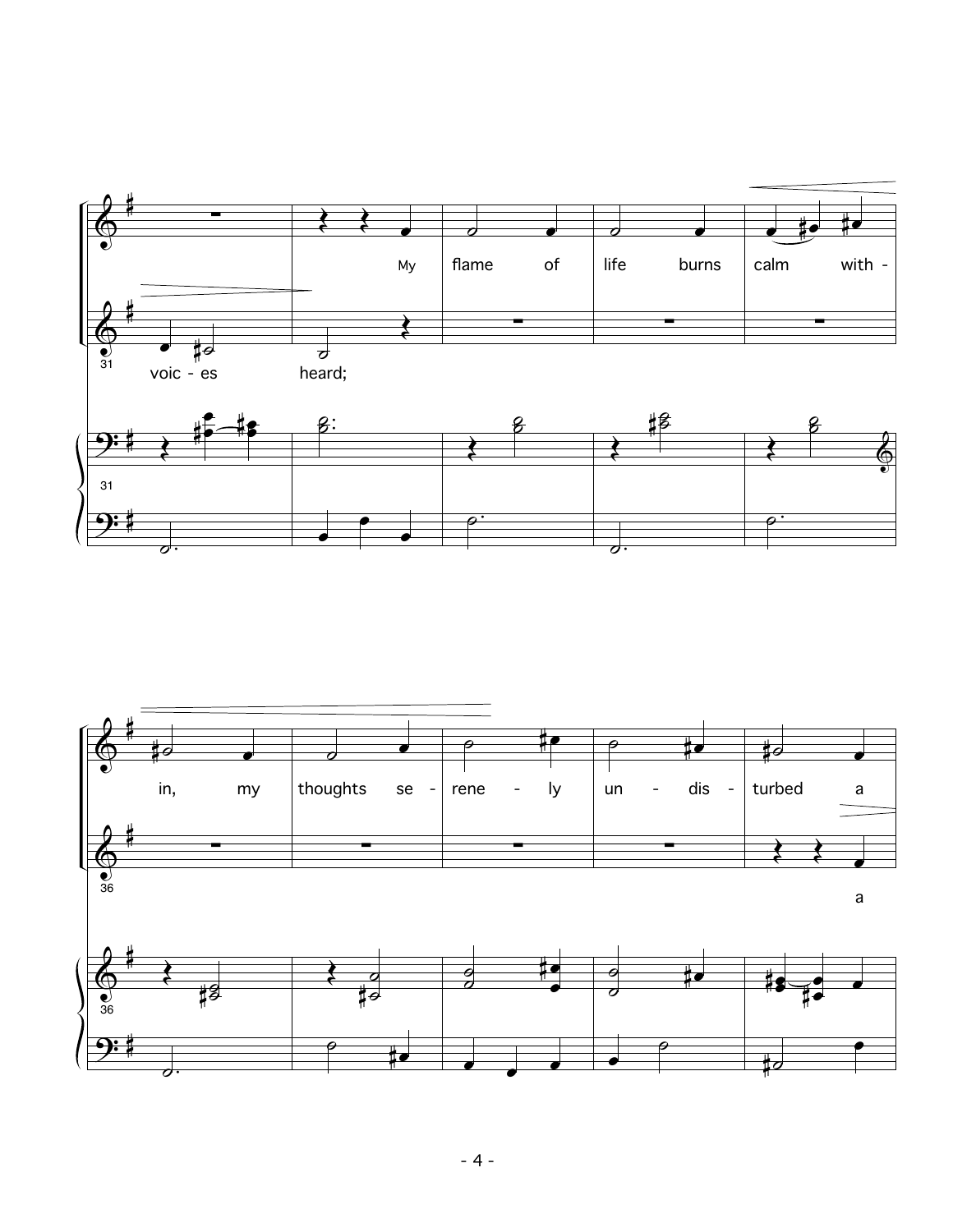

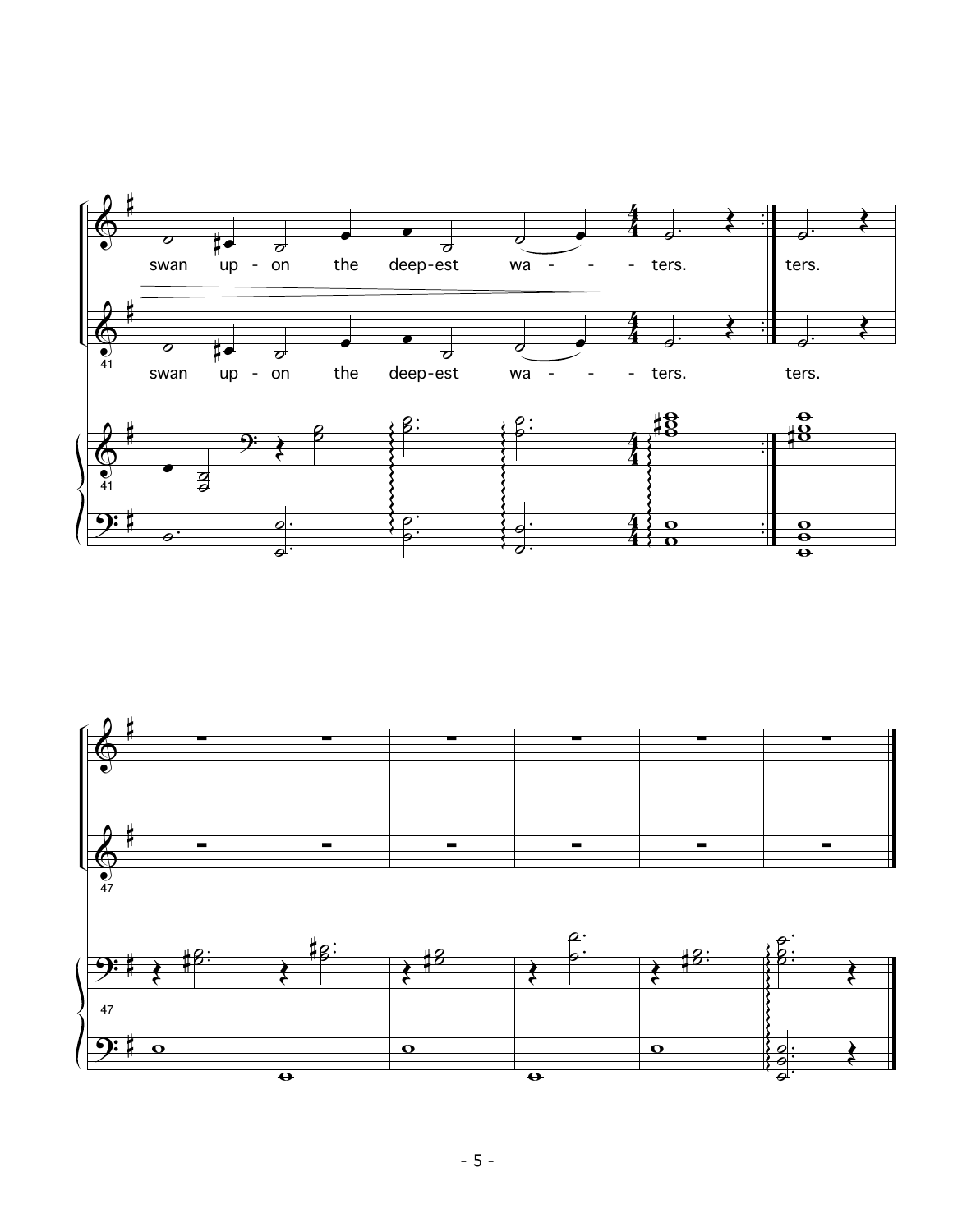## Tony Thomas **How Beautiful**

Herbert Bielawa







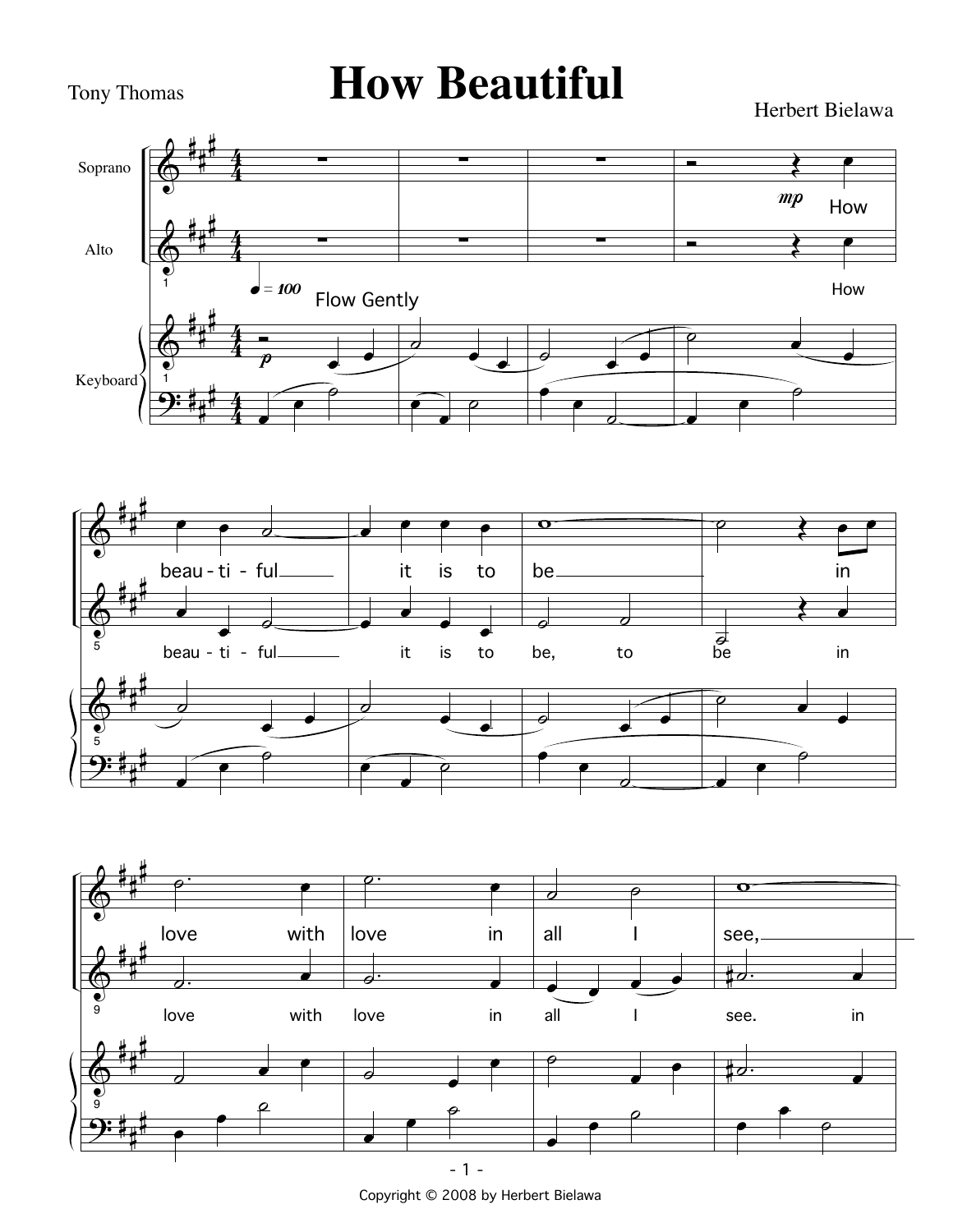### How Beautiful





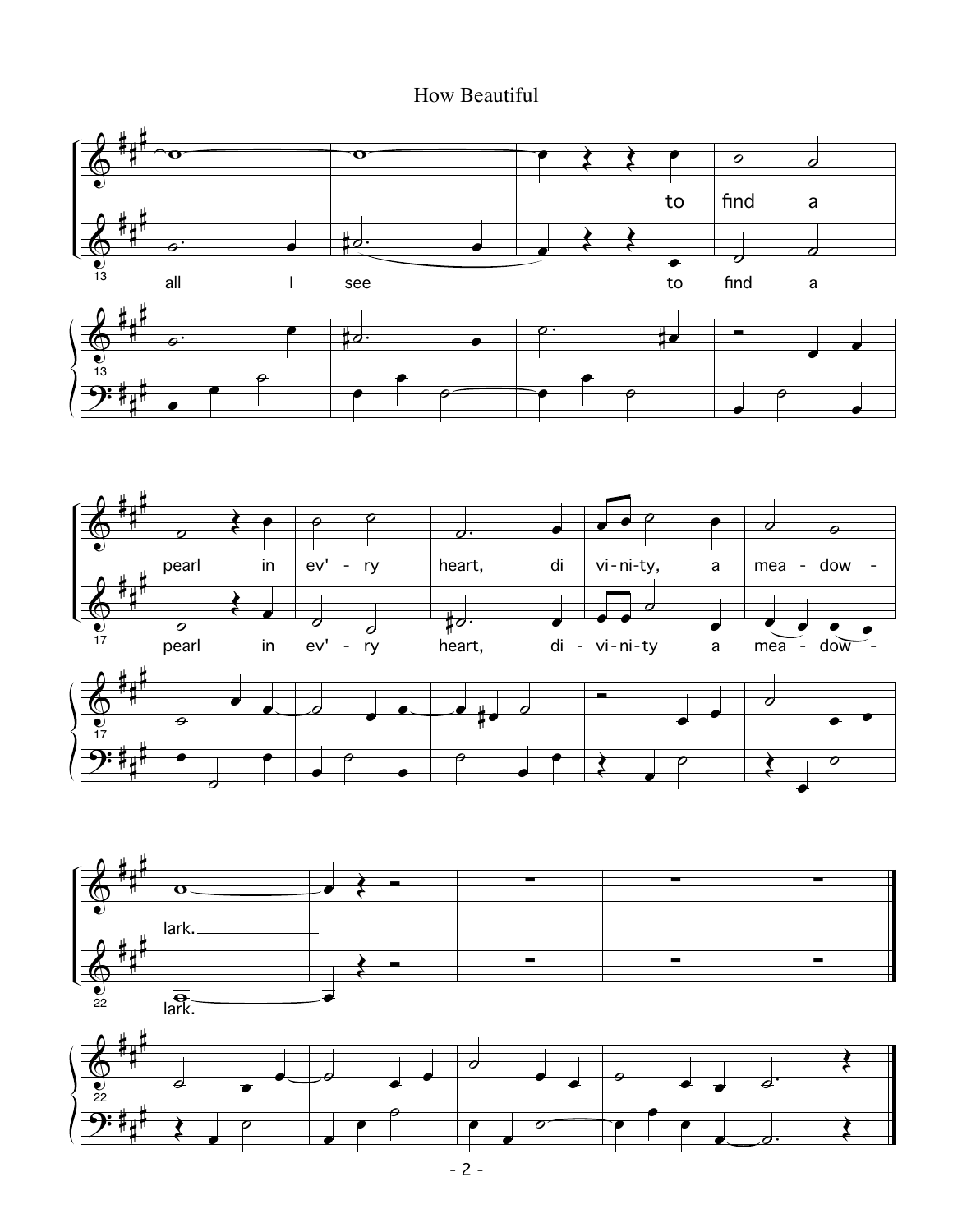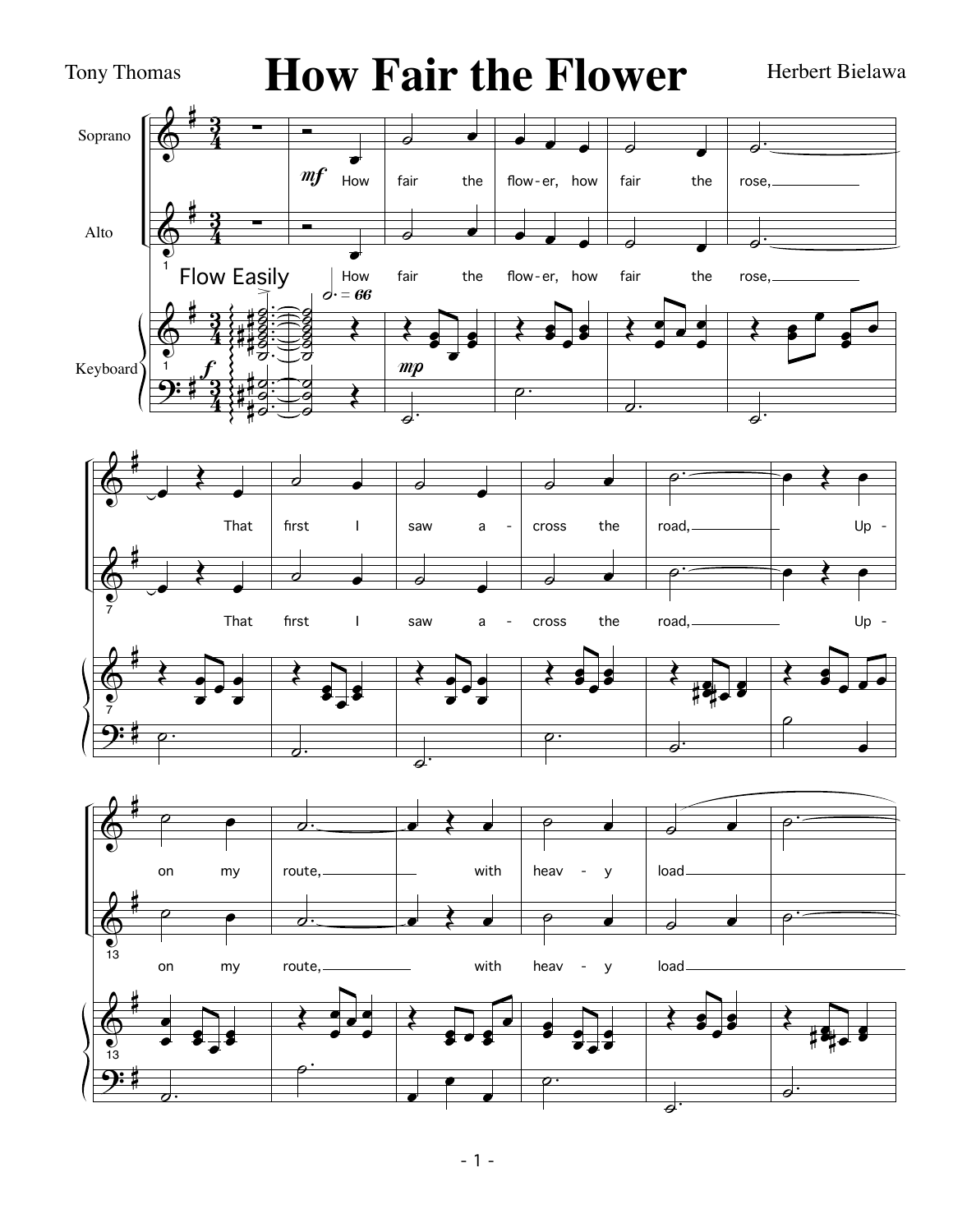How Fair the Flower

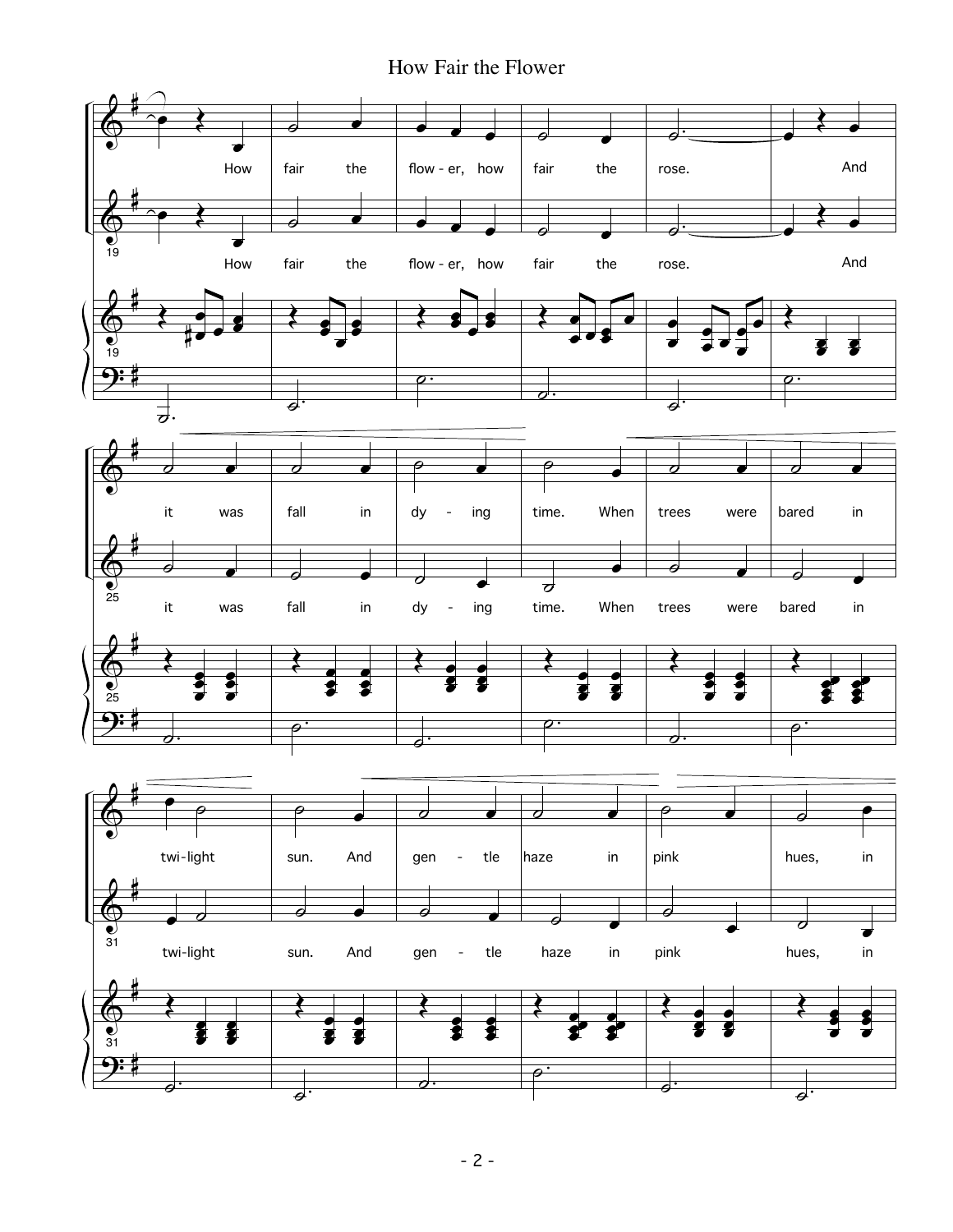



 $\overline{\boldsymbol{z}}$ 



 $\overline{\phantom{a}}$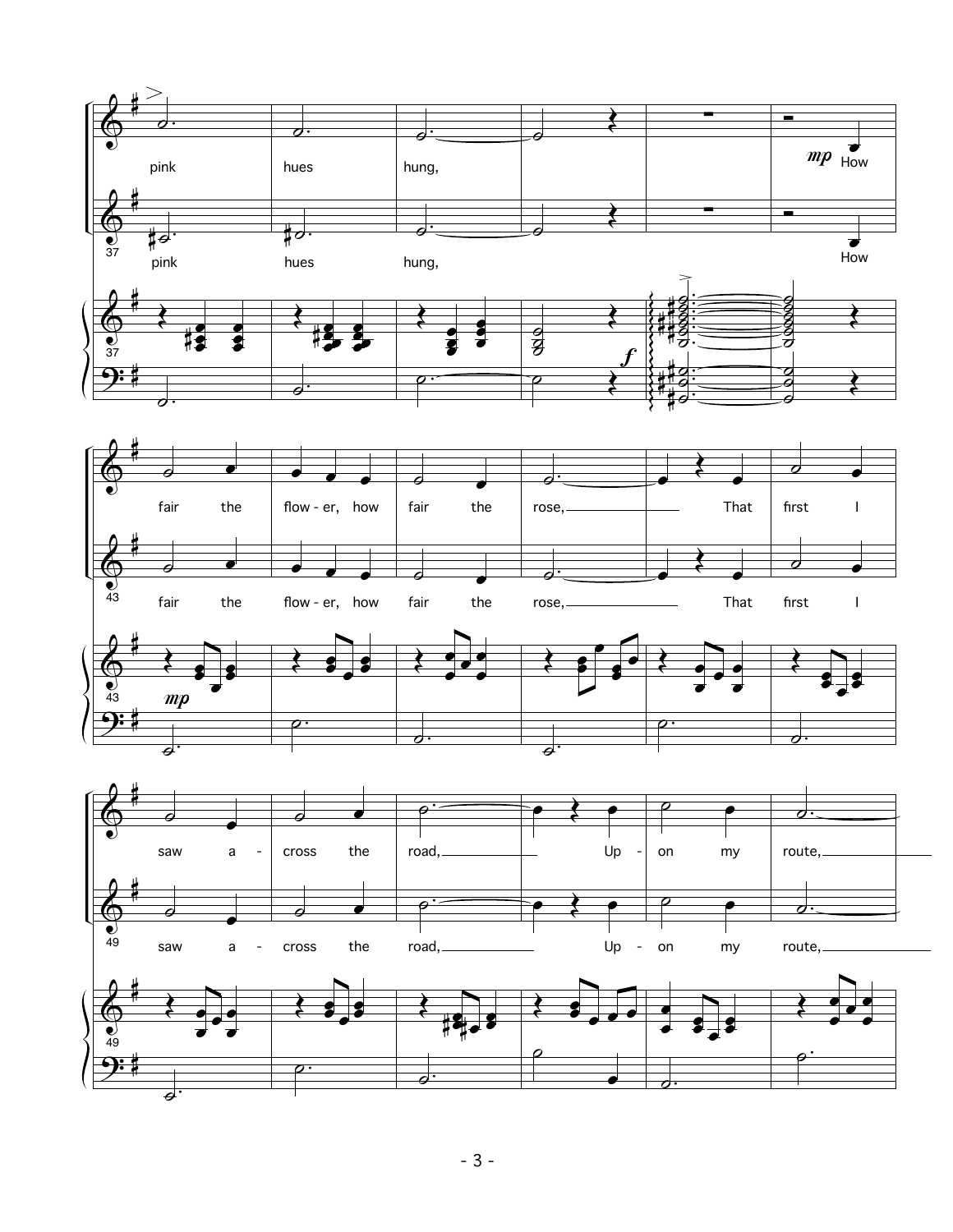



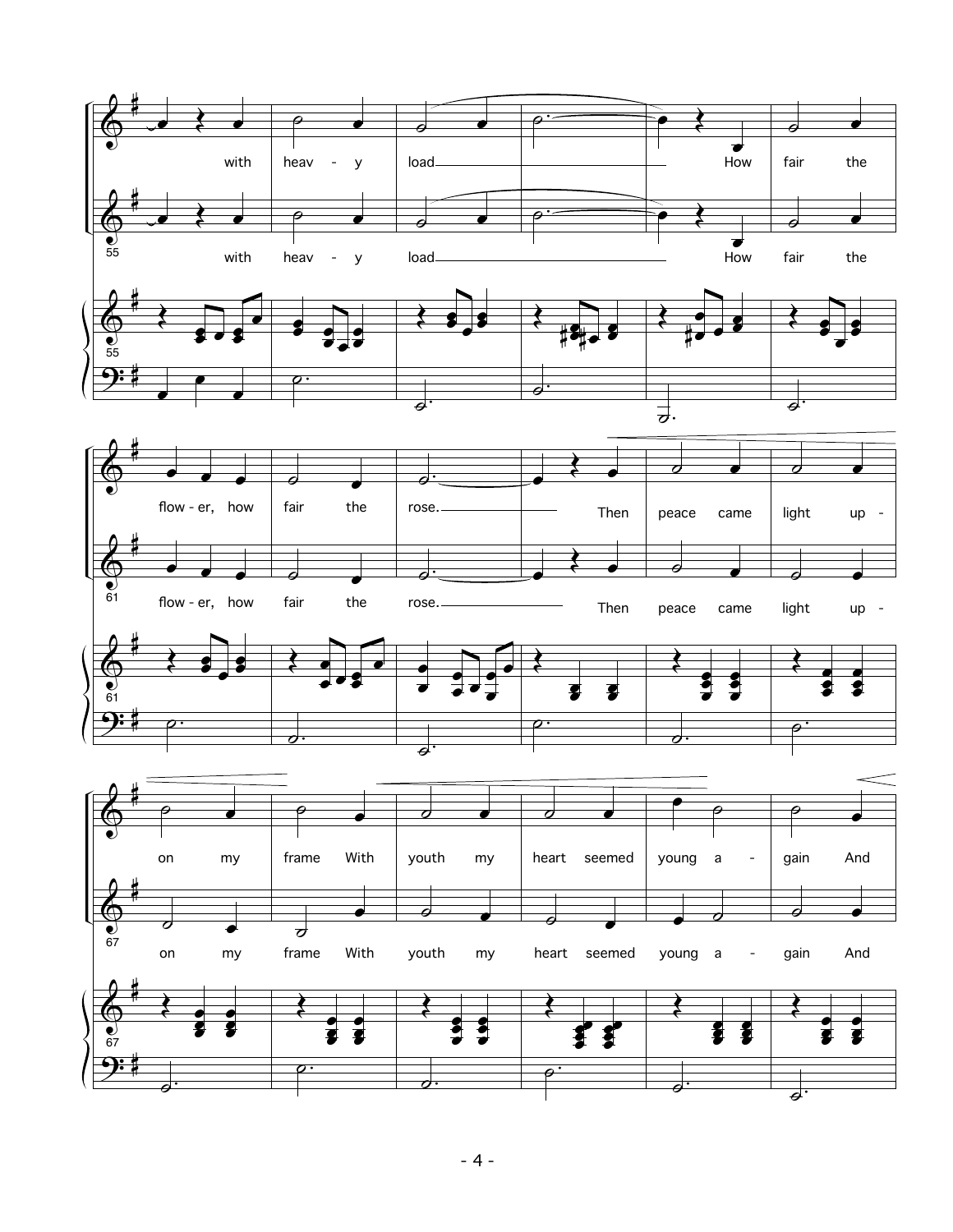![](_page_19_Figure_0.jpeg)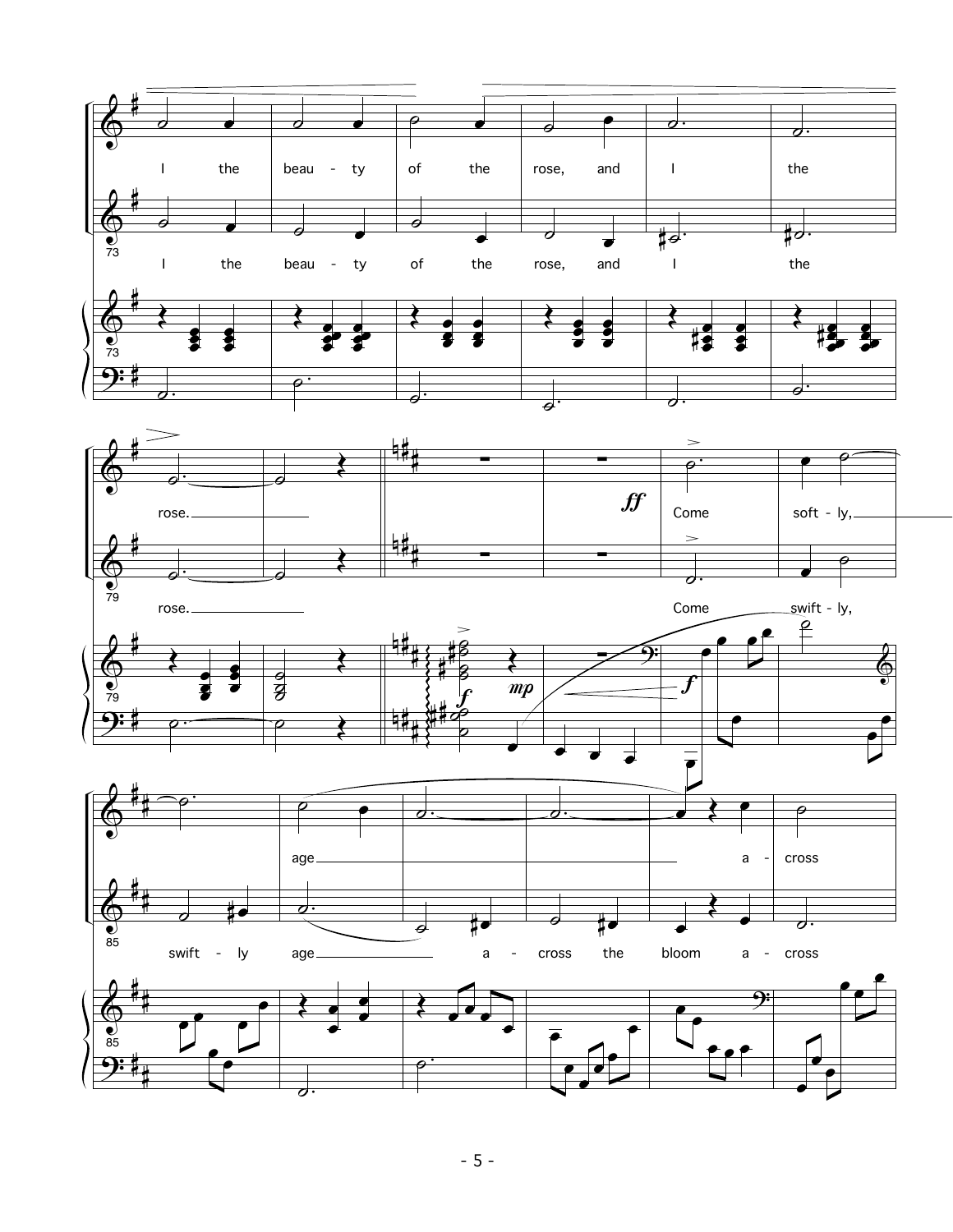![](_page_20_Figure_0.jpeg)

![](_page_20_Figure_1.jpeg)

![](_page_20_Figure_2.jpeg)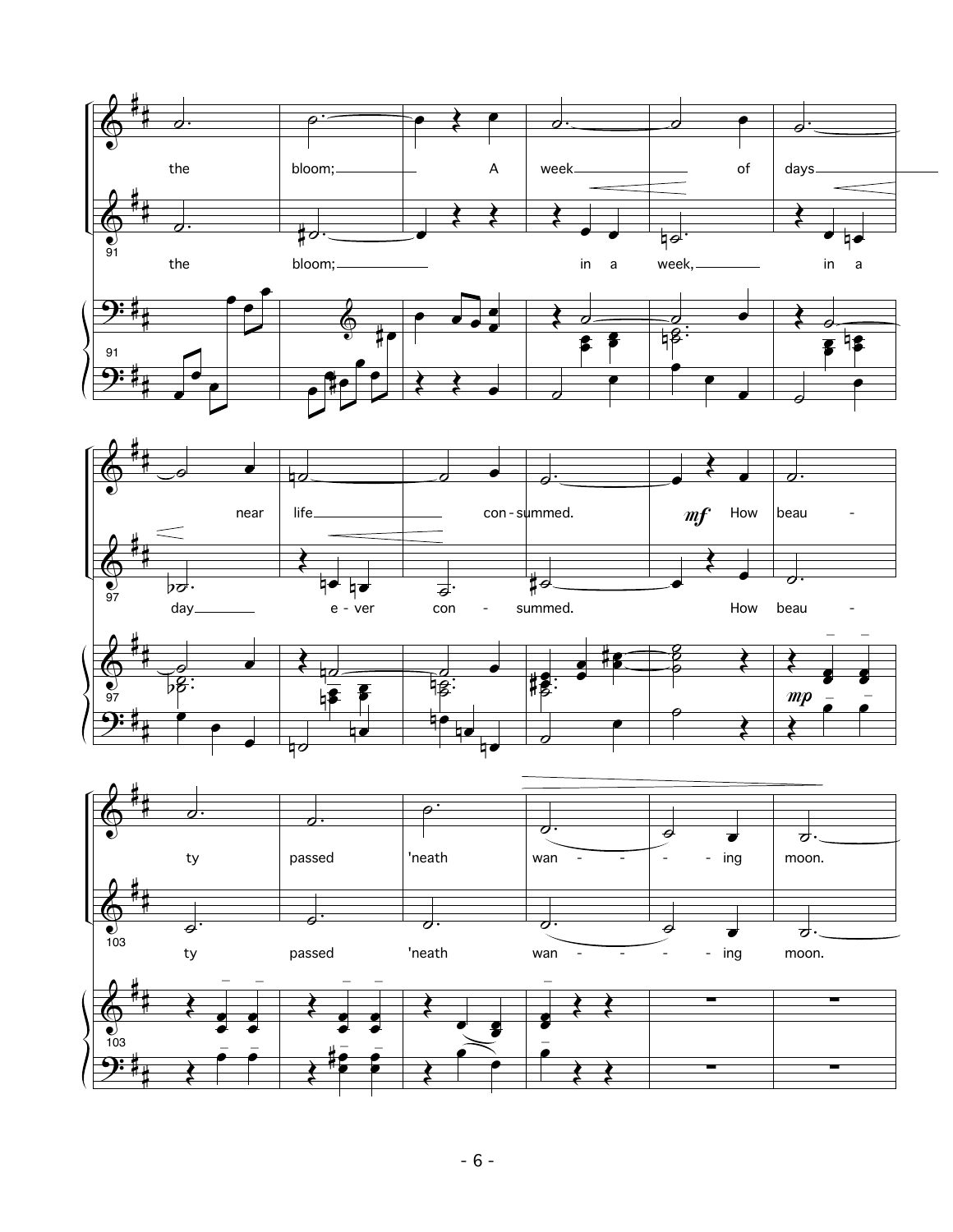![](_page_21_Figure_0.jpeg)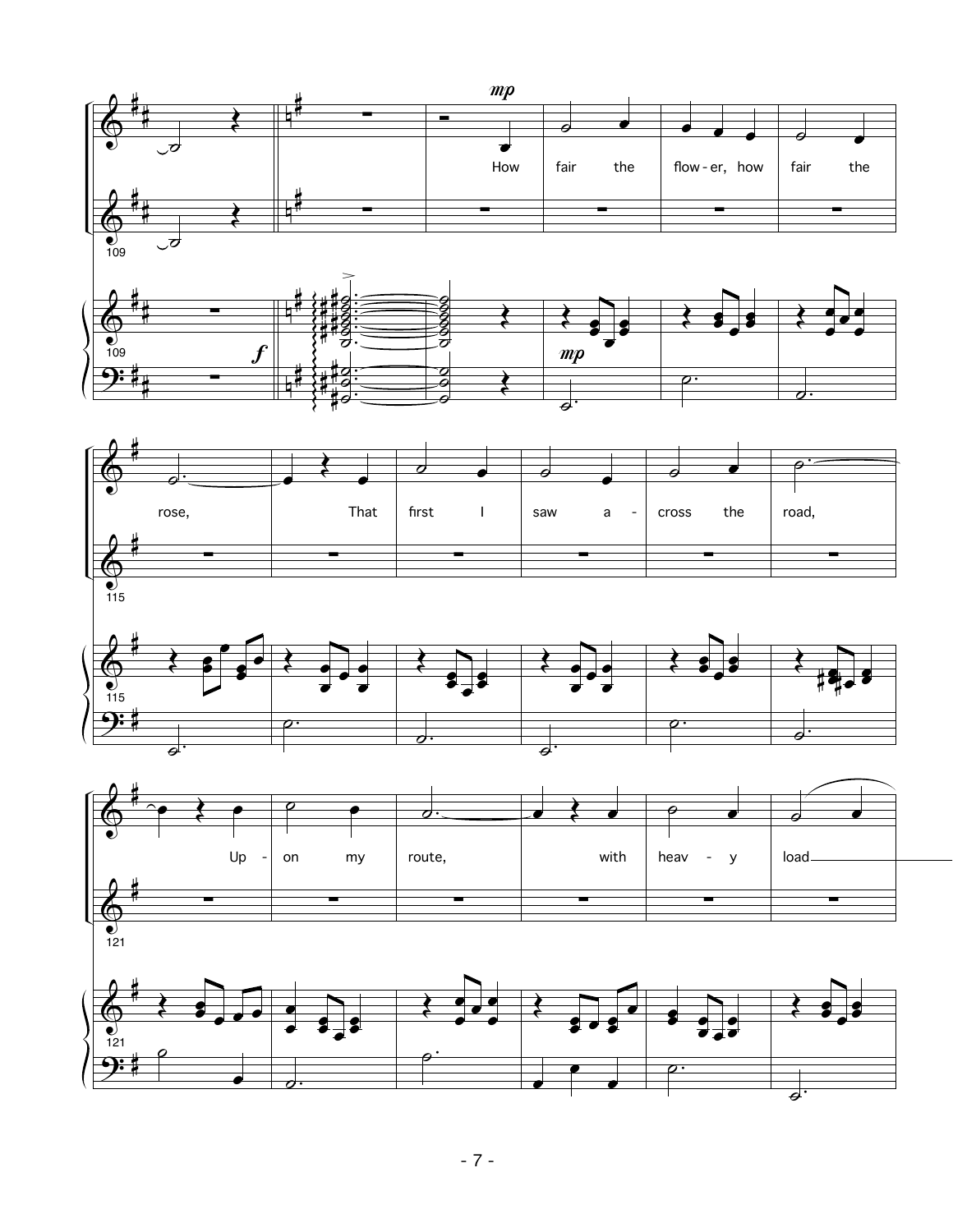![](_page_22_Figure_0.jpeg)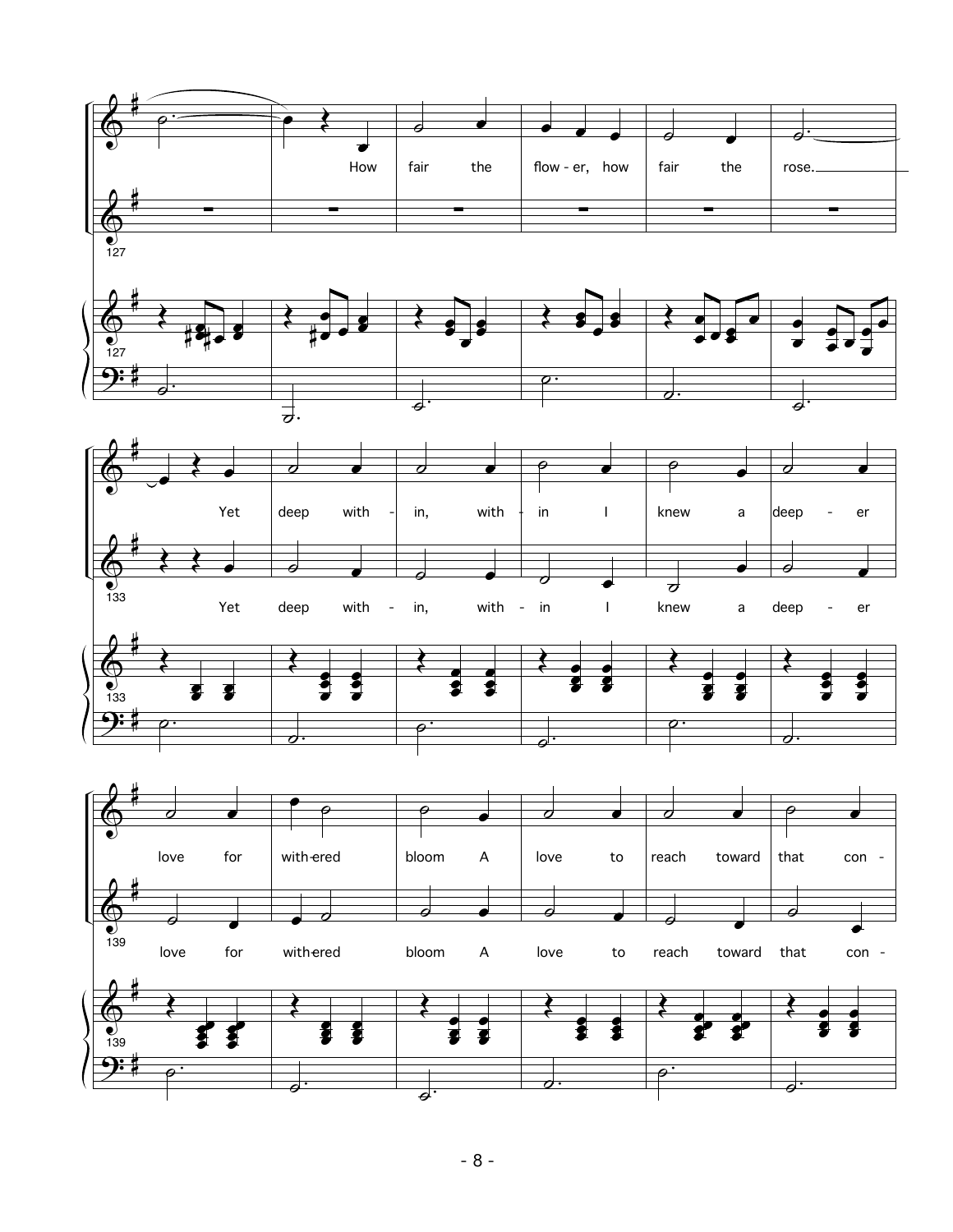![](_page_23_Figure_0.jpeg)

![](_page_23_Figure_1.jpeg)

![](_page_23_Figure_2.jpeg)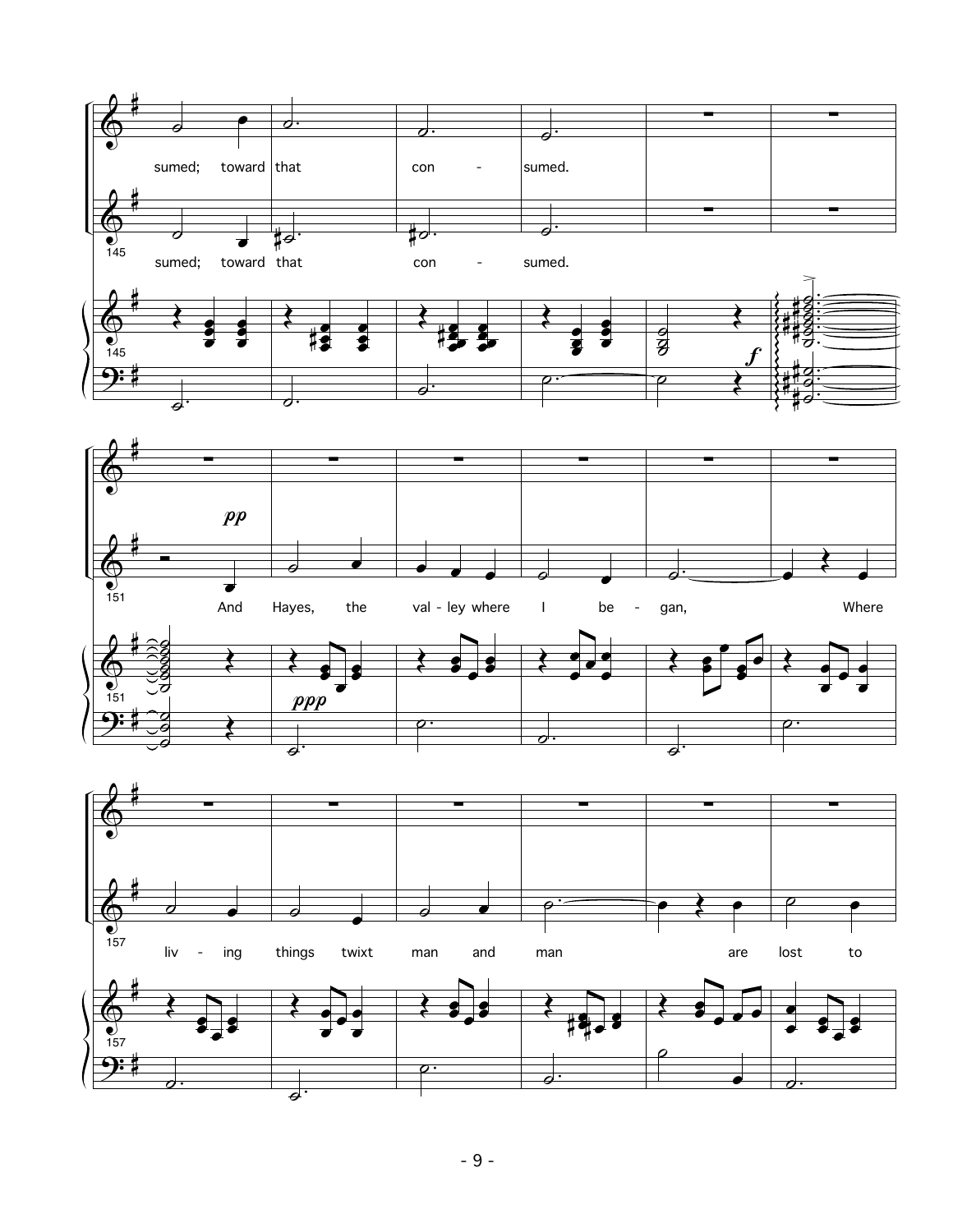![](_page_24_Figure_0.jpeg)

![](_page_24_Figure_1.jpeg)

![](_page_24_Figure_2.jpeg)